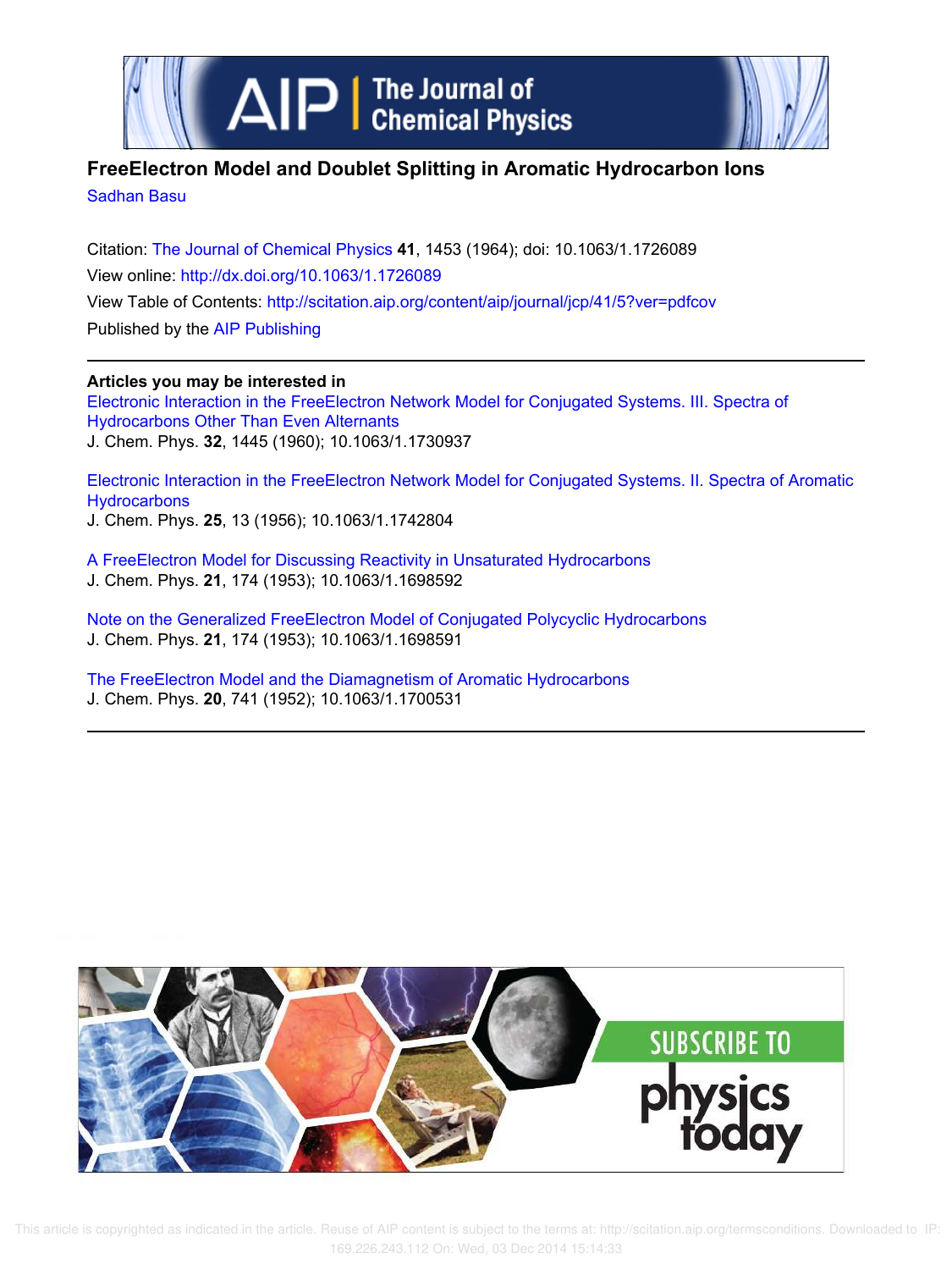main Raman band is  $572 \text{ cm}^{-1}$  below the origin of the vapor band, and most of this difference is probably due to the crystal field for the following reason. The O-H stretching frequency of HDO in the vapor is  $3707$  cm<sup>-1</sup>, whereas in D<sub>2</sub>O ice, where there is little coupling of the O-H stretching vibration with other vibrations, the O-H stretching frequency is  $3277 \text{ cm}^{-1}$ . The crystal field has therefore caused a shift of 3707-  $3277 = 430$  cm<sup>-1</sup>. The shift of the  $\nu_1$  vibration of H<sub>2</sub>O due to the crystal field is not necessarily the same as the shift of the O-H stretching frequency of HDO in D20, but it will probably not differ greatly from it. Consequently, it is safe to conclude that most of the difference of  $572 \text{ cm}^{-1}$  between the frequencies of the  $H_2O$   $\nu_1$  vapor band and the  $\nu_1$  Raman band in Ice I is due to the crystal field. If most of the difference of 309 cm<sup>-1</sup> between the H<sub>2</sub>O  $\nu_1$  vapor band and the  $\nu_1$ Raman band in Ice VII is also due to the crystal

field, as seems likely, then the crystal field in Ice VII causes very roughly half the shift of the  $\nu_1$  vibration from that of the vapor that the crystal field of Ice I causes. This conclusion is of course approximate, but it can be concluded qualitatively with some confidence that the hydrogen bonds in Ice VII, although not so strong as in Ice I, are still strong. More quantitative evidence on the effects of hydrogen bonding unperturbed by coupling effects can be obtained from the infrared spectra of dilute solutions of  $H_2O$  in  $D_2O$  and of  $D_2O$  and  $H_2O$ . It is hoped that these experiments will be done in the near future.

## ACKNOWLEDGMENTS

We are greatly indebted to Mr. A. Lavergne for help with the high-pressure experiments, and to Dr. L. D. Calvert and Dr. J. E. Bertie for the x-ray diffraction photographs.

THE JOURNAL OF CHEMICAL PHYSICS VOLUME 41, NUMBER 5 1 SEPTEMBER 1964

## Free-Electron Model and Doublet Splitting in Aromatic Hydrocarbon Ions

## SADHAN BAsu

*Department of Chemistry, University College of Science and Technology, Calcutta-9, India*  (Received 4 February 1964)

Doublet splitting in hydrocarbon ions due to spin-orbit interaction arising from electron circulation around the ring has been calculated using a free electron model.

THE semiclassical model proposed by Pauling for<br>
ring current in aromatic hydrocarbons has been **THE** semiclassical model proposed by Pauling for very useful in the interpretation of diamagnetic anisotropy<sup>1</sup> and the proton magnetic resonance spectra<sup>2</sup> of these compounds. The free-electron model is a quantum mechanical counterpart of Pauling's semiclassical description of mobile electrons. In this model, the pi electrons of an aromatic hydrocarbon molecule are assumed to move freely and independently on the circumference of a circle of radius *R*. The eigenfunctions  $\psi_l$ and eigenvalues  $E_l$  are given, respectively,<sup>3</sup> as

$$
\psi_i = (2\pi)^{-\frac{1}{2}} \exp(il\phi), \qquad (1)
$$

$$
E_l = \hbar^2 l^2 / 2mR^2, \tag{2}
$$

where  $l=0, \pm 1, \pm 2, \cdots, R$ , the radius of the ring is calculated from the relation  $\pi R^2 = N(27/4)^3 R_0^2$ , where  $N =$ number of rings,  $R_0 = C - C$  bond distance = 1.39 Å. That is, the atoms are assumed to be distributed along the circumference of a circle having the same area as the molecule. In the case of one ring compound, it is more reasonable to calculate *R* from the relation  $2\pi R = nR_0$ , *n* being the number of atoms; that is the so-called perimeter approximation. The integer  $l$  in (1) and (2) is called a ring quantum number and has the significance of an "orbital" angular momentum. In this model it is expected that for hydrocarbon monopositive and mononegative ions, the energy levels will split by some sort of spin-orbit interaction between the spin and the "orbital" motion of the unpaired electron.

The free-electron model in its simplest form as given by  $(1)$  and  $(2)$  can not, however, give rise to any spin-orbit interaction because of the assumption of zero potential field. Following Rudenberg and Parr,4 the free-electron theory may be modified in the following way to make it more realistic and to estimate the extent of splitting due to spin-orbit interaction. Let us suppose that the unsaturation electron in aromatic

<sup>&</sup>lt;sup>1</sup> L. Pauling, J. Chem. Phys. **4,** 673 (1936).<br>
<sup>2</sup> H. Bernstein, W. Schnider, and J. A. Pople, Proc. Roy. Soc. (London) A236, 515 (1956).<br>
<sup>3</sup> J. R. Platt, J. Chem. Phys. 17, 484 (1949).

<sup>&</sup>lt;sup>4</sup> K. Rüdenberg and R. G. Parr, J. Chem. Phys. 19, 1268 (1951).